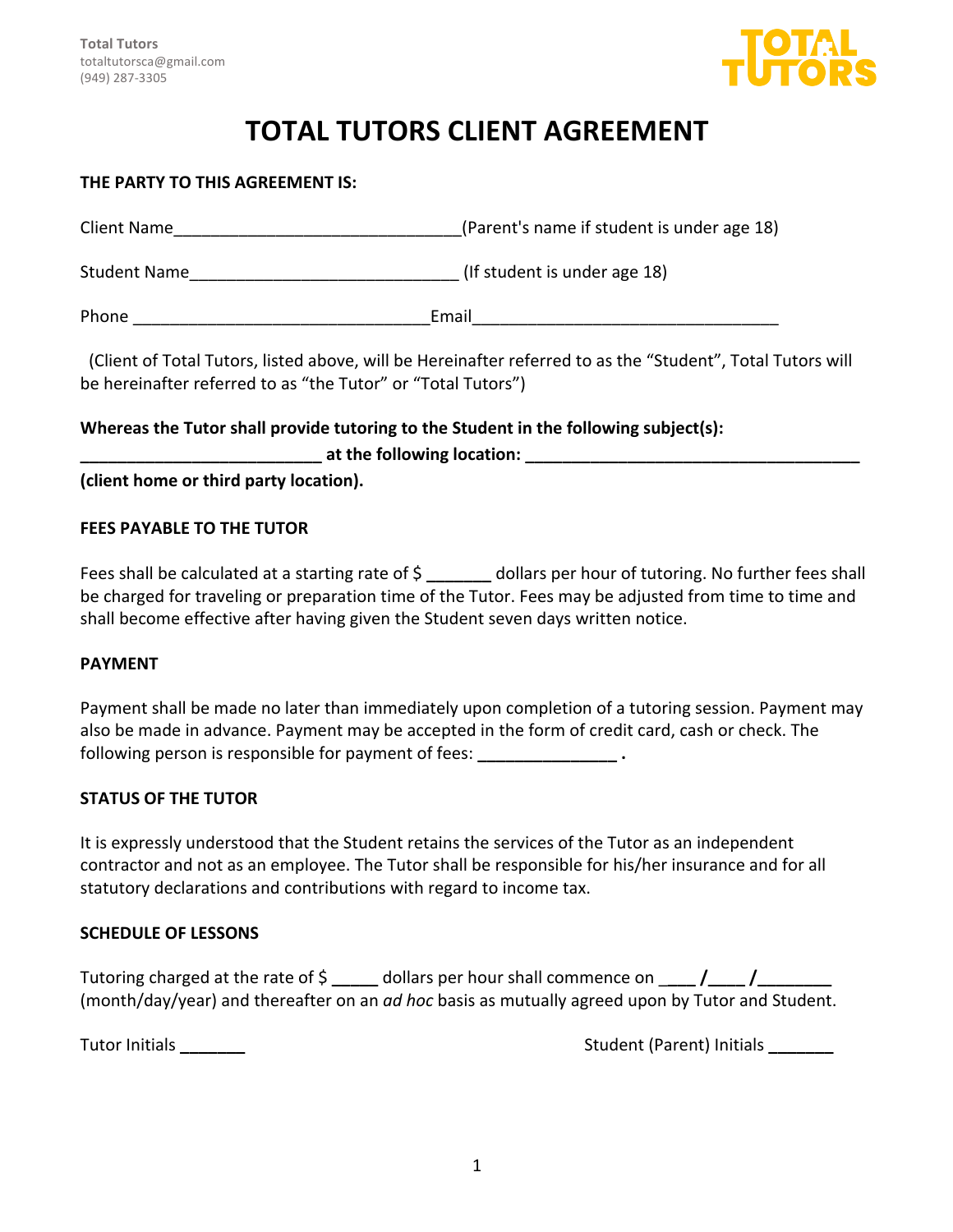

# **TUTORING CONTRACT**

# **Total Tutors**

### **CANCELLATION AND REFUND**

The Student may cancel a prepaid session up to one hour before the scheduled time for reasons of a family emergency or sickness and receive a credit to apply to a future session. Lessons not attended for any other reason by the student without giving 48 hours prior notice to the Tutor shall be charged at the full rate, at the sole discretion of the tutor. If the Tutor cancels a session for any reason and at any time prior to the start of the session, the Tutor agrees to refund the Student any pre-payment for that session or to apply that payment to a future session that the Tutor and Student agree upon. Client requesting of a new tutor must come 7 days prior to scheduled session, to allow time to make necessary arrangements, and pair client with a new tutor. Failure to alert Total Tutors management of the desire for a new tutor more than 7 days prior, will result in the scheduled session standing as planned. For a full refund of any session not resulting in credit, client agrees to cancel more than 48 hours prior to scheduled session time.

### **LATE ARRIVAL AND CHANGE OF SCHEDULE**

Fees are calculated according to the scheduled time agreed upon by the Tutor and Student. No adjustment to fees shall be made for time lost because of late arrival by the Student or by early termination of session by the Student. Any lost time because of the late arrival of the Tutor shall be compensated for by extending a lesson by mutual agreement and by such amount of time that was lost. The Tutor agrees to wait fifteen minutes from the time of the scheduled session for the Student's arrival before considering that session canceled without sufficient prior notice and therefore subject to the terms set forth in the CANCELLATION AND REFUND policy

### **OBLIGATIONS OF THE TUTOR**

- The Tutor undertakes to do all preparation prior to lessons and to structure lessons in such a way as to optimize time to the benefit of the Student.
- The Tutor shall keep confidential all information of the Student and shall contact other parties involved in the education of the Student only if given written permission by the Student to do so.
- The Tutor shall not assign any of his/her duties or obligations under this tutoring contract to a third party without the written permission of the Student.
- The Tutor shall at no time be required or obliged to execute homework or assignments on behalf of the Student.

Tutor Initials **\_\_\_\_\_\_\_**  Student (Parent) Initials **\_\_\_\_\_\_\_\_**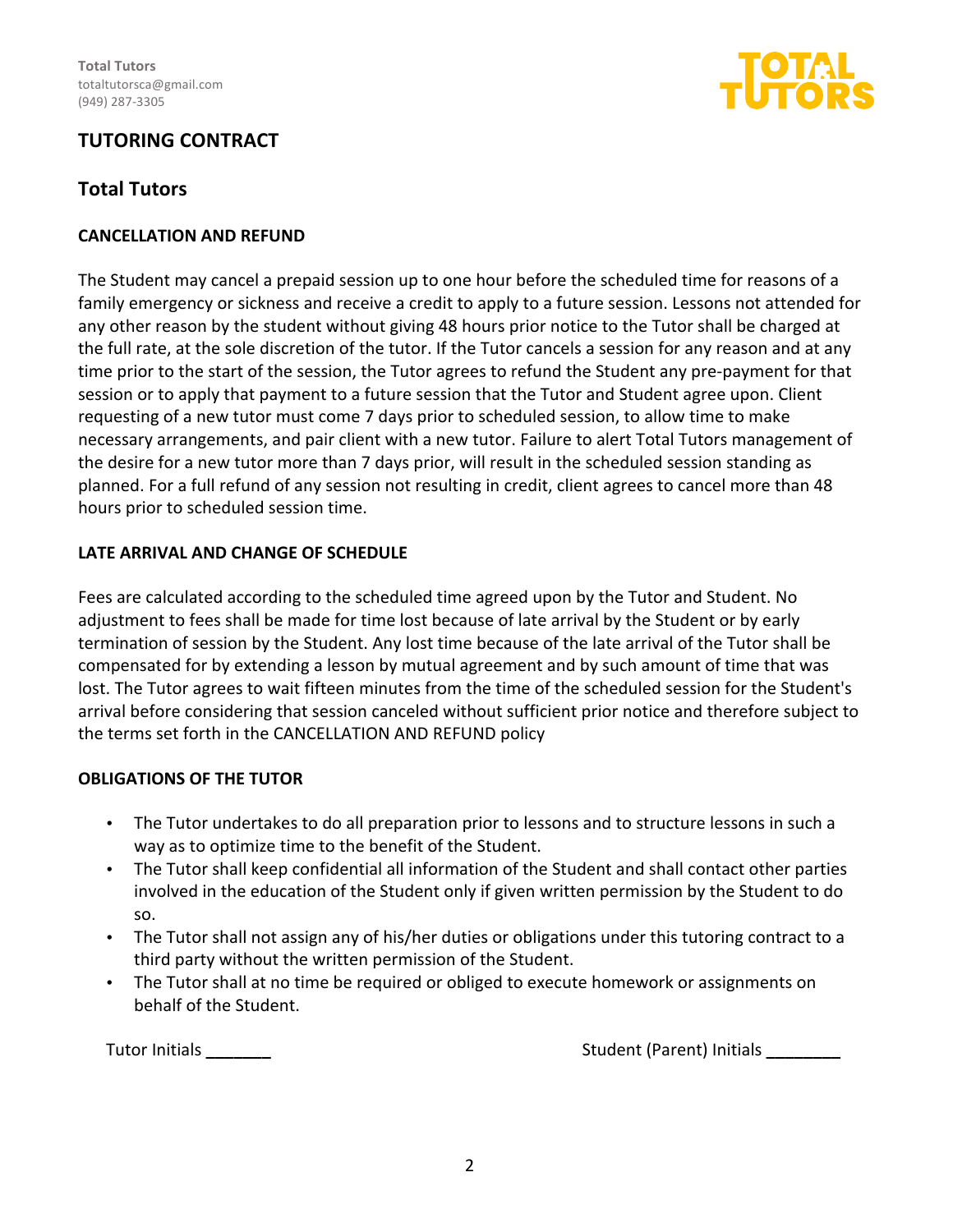

# **TUTORING CONTRACT**

### **Total Tutors**

### **OBLIGATIONS OF THE STUDENT**

- The Student undertakes to assist the Tutor in identifying problem areas in which the Student needs specific tutoring.
- The Student agrees to provide their own materials needed for each tutoring session (E. g. paper, pencil, etc.).
- The Student agrees that assignments, exercises or homework form an integral part of tutoring and undertakes to complete such work timeously.
- Student agrees to do work at the discretion of the tutor, and to listen to the best of his or her ability to achieve optimal results
- The Student agrees to take temperature daily and monitor any symptoms of illness, including but not limited to fever, shortness of breath, cough, rash, and diarrhea, and cancel scheduled tutoring session if any symptoms are present.
- The Student agrees to take necessary steps to reduce possibility of disease transmission, such as maintaining physical distancing and wearing face coverings during session.

### **COVID-19 LIABILITY**

It is both the responsibility of the Student and the Tutor to adhere to health guidelines with regards to COVID-19. The Student acknowledges the existence of risks from the Student's participation in tutoring sessions with the Tutor that may result in injury or illness such as, but not limited to Influenza, or COVID-19 that may lead to paralysis or death. The Student takes full responsibility for their safety, and with full knowledge of the risks involved, releases the Tutor from any and all liabilities, claims, demands, or actions directly or indirectly related to any loss, damage, injury, or death that may be sustained by the Student related to COVID-19. The Student agrees to indemnify, defend, and hold harmless the Tutor from and against any and all costs, expenses, damages, lawsuits, and/or liabilities due to injury, loss, or death from or related to COVID-19. The Student further agrees to follow the guidelines set forth by the Tutor below:

- The Student and the Tutor shall take daily temperature measurements prior to session, and notify the other party to cancel session if they exhibit fever or any other symptoms of illness such as fatigue, shortness of breath, cough, rash, diarrhea in the past 14 days prior to session.
- The Student and the Tutor shall notify the other party immediately if they or someone they have been in close contact with has tested positive for COVID-19 in the past 30 days, and make any arrangements and cancellations necessary.
- The Student and the Tutor shall wear face coverings and keep physical distance to the best of their ability during session.

Tutor Initials **\_\_\_\_\_\_\_**  Student (Parent) Initials **\_\_\_\_\_\_\_\_**